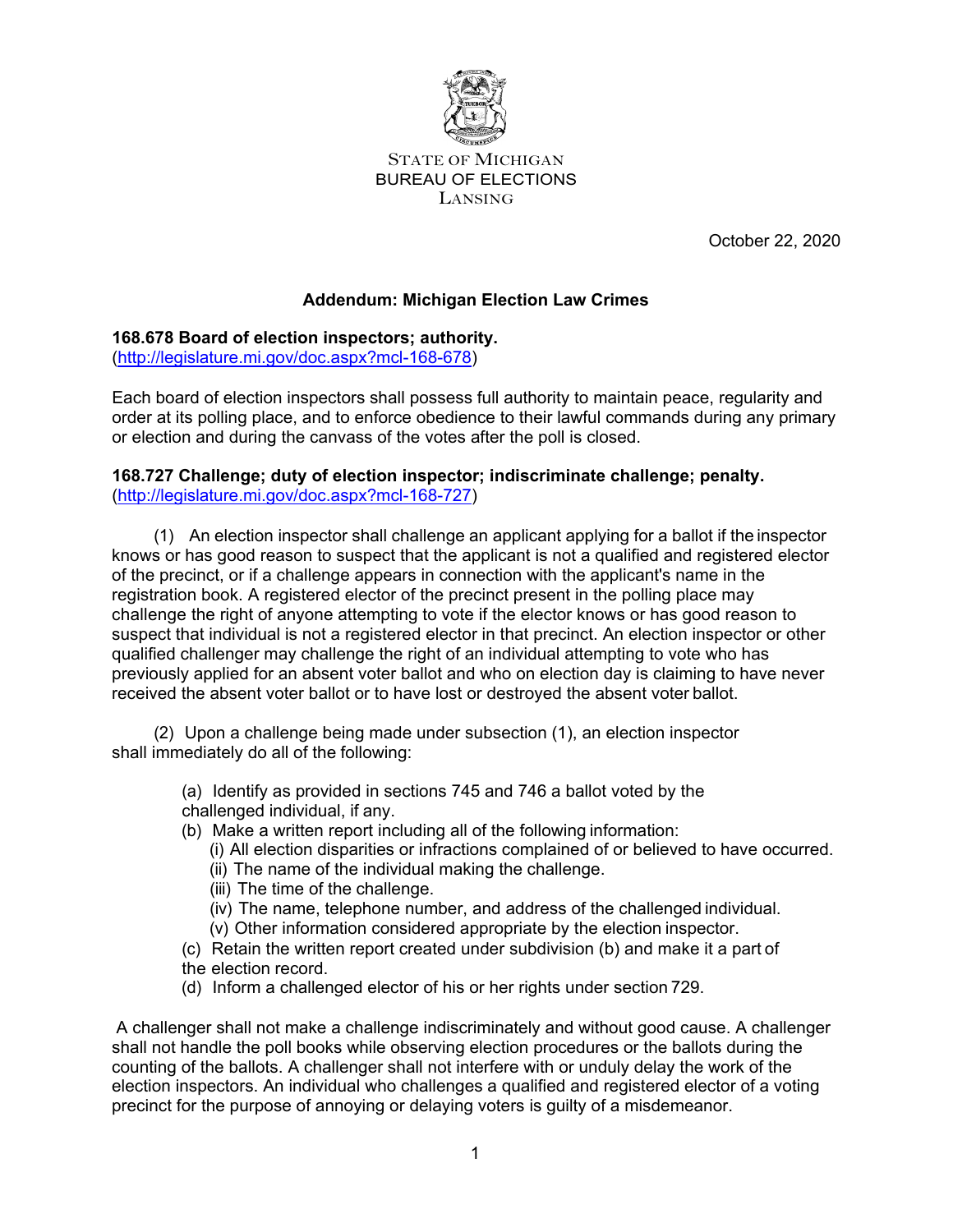# **168.733 Challengers; space in polling place; rights; space at counting board; expulsion for cause; protection; threat or intimidation.**

[\(http://legislature.mi.gov/doc.aspx?mcl-168-733\)](http://legislature.mi.gov/doc.aspx?mcl-168-733))

(1) The board of election inspectors shall provide space for the challengers within the polling place that enables the challengers to observe the election procedure and each person applying to vote. A challenger may do 1 or more of the following:

> (a) Under the scrutiny of an election inspector, inspect without handling the pollbooks as ballots are issued to electors and the electors' names being entered in the poll book.

(b) Observe the manner in which the duties of the election inspectors are being performed.

(c) Challenge the voting rights of a person who the challenger has good reason to believe is not a registered elector.

(d) Challenge an election procedure that is not being properly performed.

(e) Bring to an election inspector's attention any of the following:

(i) Improper handling of a ballot by an elector or election inspector.

(ii) A violation of a regulation made by the board of election inspectors pursuantto section 742.

(iii) Campaigning being performed by an election inspector or other personin violation of section 744.

(iv) A violation of election law or other prescribed election procedure.

(f) Remain during the canvass of votes and until the statement of returns is duly signed and made.

(g) Examine without handling each ballot as it is being counted.

(h) Keep records of votes cast and other election procedures as thechallenger desires.

(i) Observe the recording of absent voter ballots on voting machines.

(2) The board of election inspectors shall provide space for each challenger, if any, at each counting board that enables the challengers to observe the counting of the ballots. A challenger at the counting board may do 1 or more of the activities allowed in subsection (1), as applicable.

(3) Any evidence of drinking of alcoholic beverages or disorderly conduct is sufficient cause for the expulsion of a challenger from the polling place or the counting board. The election inspectors and other election officials on duty shall protect a challenger in the discharge of his or her duties.

(4) A person shall not threaten or intimidate a challenger while performing an activity allowed under subsection (1). A challenger shall not threaten or intimidate an elector while the elector is entering the polling place, applying to vote, entering the voting compartment, voting, or leaving the polling place.

# **168.734 Challengers; preventing presence, penalty.**

[\(http://legislature.mi.gov/doc.aspx?mcl-168-734\)](http://legislature.mi.gov/doc.aspx?mcl-168-734))

Any officer or election board who shall prevent the presence of any such challenger as above provided, or shall refuse or fail to provide such challenger with conveniences for the performance of the duties expected of him, shall, upon conviction, be punished by a fine not exceeding \$1,000.00, or by imprisonment in the state prison not exceeding 2 years, or by both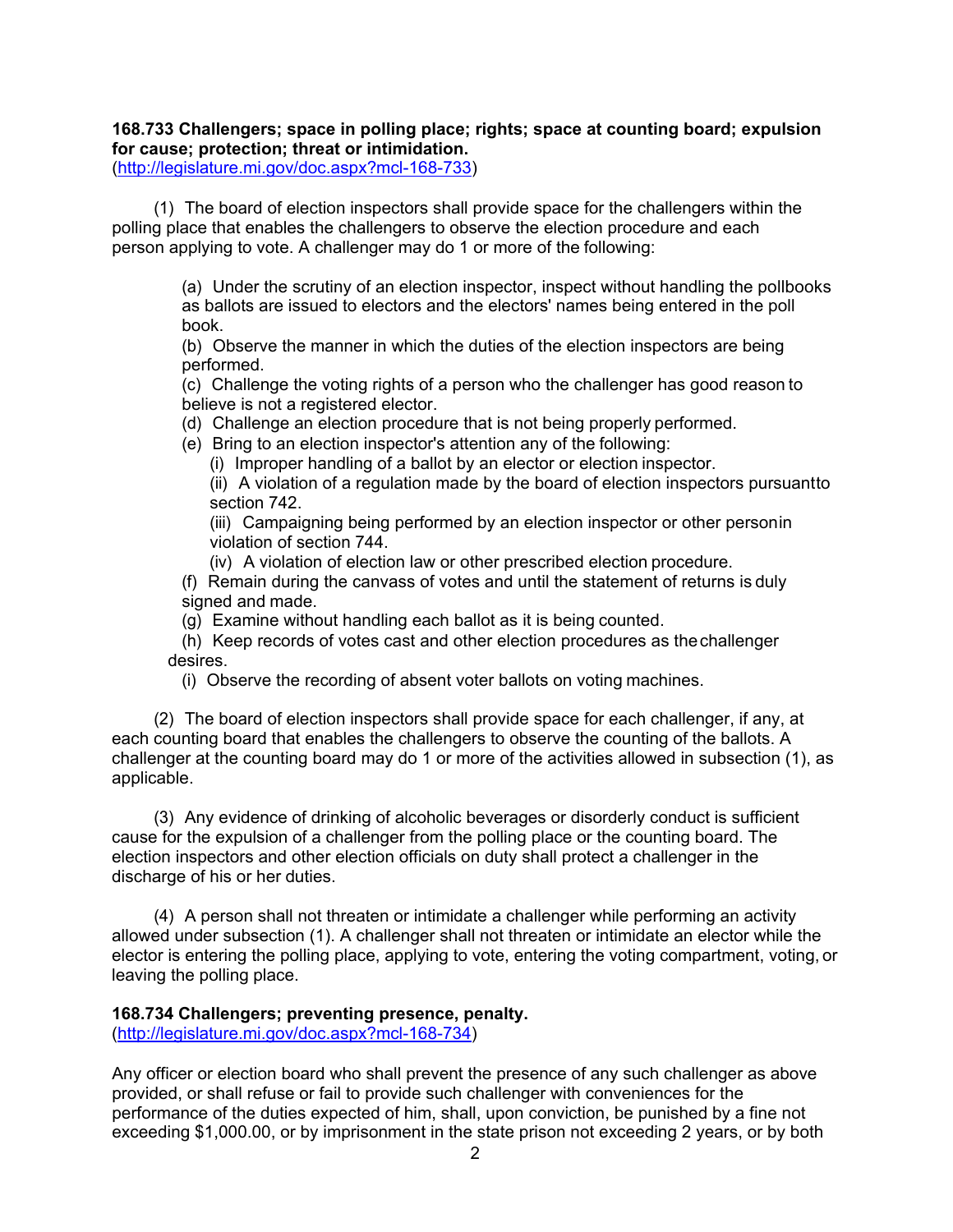such fine and imprisonment in the discretion of the court.

### **168.744 Prohibited acts; violation as misdemeanor.**

## [\(http://legislature.mi.gov/doc.aspx?mcl-168-744\)](http://legislature.mi.gov/doc.aspx?mcl-168-744))

An election inspector or any other person in a polling room, in a compartment connected to a polling room, or within 100 feet from any entrance to a building in which a polling place is located shall not persuade or endeavor to persuade a person to vote for or against any particular candidate or party ticket or for or against any ballot question that is being voted on at the election. A person shall not place or distribute stickers, other than stickers provided by the election officials pursuant to law, in a polling room, in a compartment connected to a polling room, or within 100 feet from any entrance to a building in which a polling place is located.

(1) A person shall not solicit donations, gifts, contributions, purchase of tickets, or similar demands, or request or obtain signatures on petitions in a polling room, in a compartment connected to a polling room, or within 100 feet from any entrance to a building in which apolling place is located.

(2) On election day, a person shall not post, display, or distribute in a polling place, in any hallway used by voters to enter or exit a polling place, or within 100 feet of an entrance to a building in which a polling place is located any material that directly or indirectly makes reference to an election, a candidate, or a ballot question. Except as otherwise provided in section 744a, this subsection does not apply to official material that is required by law to be posted, displayed, or distributed in a polling place on election day.

(3) A person who violates this section is guilty of a misdemeanor.

## **168.744a Appearance of name of elected or appointed official in polling place or room prohibited; violation; fine.**

[\(http://legislature.mi.gov/doc.aspx?mcl-168-744a\)](http://legislature.mi.gov/doc.aspx?mcl-168-744a))

(1) Notwithstanding any provision of law to the contrary, the name of an elected or appointed official of this state or a political subdivision of this state shall not appear on any material that is temporarily posted, displayed, or distributed in a polling place or polling roomon election day.

(2) A person who violates this section is guilty of a misdemeanor punishable by a fine of not more than \$100.00 for a first offense and is guilty of a misdemeanor punishable by a fineof not more than \$250.00 for a second or subsequent offense.

**168.931 Prohibited conduct; violation as misdemeanor; "valuable consideration" defined.** [\(http://legislature.mi.gov/doc.aspx?mcl-168-931\)](http://legislature.mi.gov/doc.aspx?mcl-168-931))

(1) A person who violates 1 or more of the following subdivisions is guilty of a misdemeanor:

> (a) A person shall not, either directly or indirectly, give, lend, or promise valuable consideration, to or for any person, as an inducement to influence the manner of voting by a person relative to a candidate or ballot question, or as a reward for refraining from voting.

(b) A person shall not, either before, on, or after an election, for the person's own benefit or on behalf of any other person, receive, agree, or contract for valuable consideration for 1 or more of the following:

(i) Voting or agreeing to vote, or inducing or attempting to induce anotherto vote, at an election.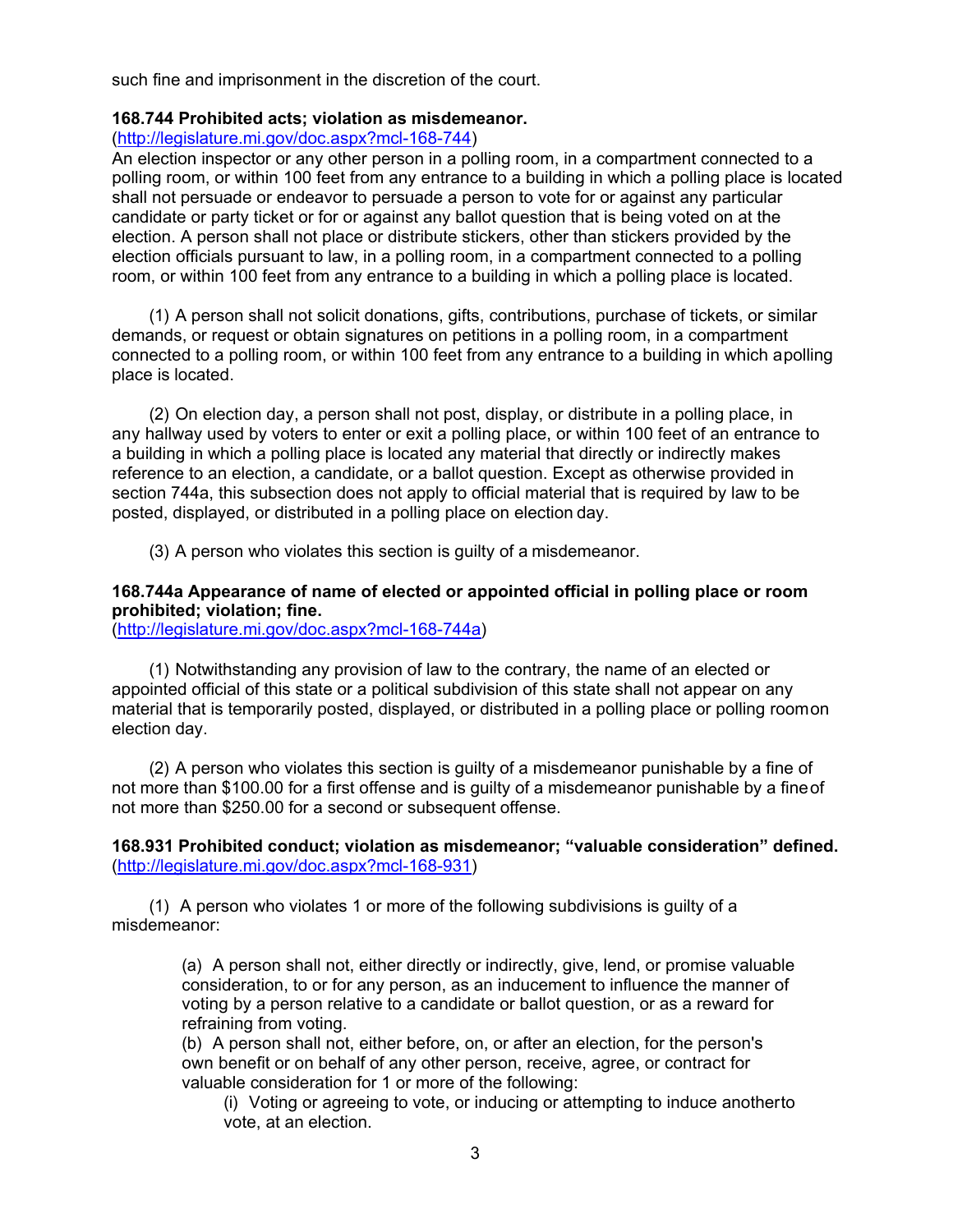- (ii) Refraining or agreeing to refrain, or inducing or attempting to induceanother to refrain, from voting at an election.
- (iii) Doing anything prohibited by this act.

(iv) Both distributing absent voter ballot applications to voters and receiving signed applications from voters for delivery to the appropriate clerk or assistantof the clerk. This subparagraph does not apply to an authorized electionofficial.

(c) A person shall not solicit any valuable consideration from a candidate for nomination for, or election to, an office described in this act. This subdivision does not apply to requests for contributions of money by or to an authorized representative of the political party committee of the organization to which the candidate belongs. This subdivision does not apply to a regular business transaction between a candidateand any other person that is not intended for, or connected with, the securing of votes or the influencing of voters in connection with the nomination or election.

(d) A person shall not, either directly or indirectly, discharge or threaten todischarge an employee of the person for the purpose of influencing the employee's vote at an election.

(e) A priest, pastor, curate, or other officer of a religious society shall not for the purpose of influencing a voter at an election, impose or threaten to impose uponthe voter a penalty of excommunication, dismissal, or expulsion, or command or advise the voter, under pain of religious disapproval.

(f) A person shall not hire a motor vehicle or other conveyance or cause the sameto be done, for conveying voters, other than voters physically unable to walk, to an election.

(g) In a city, township, village, or school district that has a board of election commissioners authorized to appoint inspectors of election, an inspector of election,a clerk, or other election official who accepts an appointment as an inspector of election shall not fail to report at the polling place designated on election morning at the time specified by the board of election commissioners, unless excused as provided in this subdivision. A person who violates this subdivision is guilty of a misdemeanor, punishable by a fine of not more than \$10.00 or imprisonment for not more than 10 days, or both. An inspector of election, clerk, or other election official who accepts an appointment as an inspector of election is excused for failing to report at the polling place on election day and is not subject to a fine or imprisonment under this subdivision if 1 or more of the following requirements are met:

(i) The inspector of election, clerk, or other election official notifies the board of election commissioners or other officers in charge of elections of his or herinability to serve at the time and place specified, 3 days or more before the election.

(ii) The inspector of election, clerk, or other election official is excused from duty by the board of election commissioners or other officers in charge of elections for cause shown.

(h) A person shall not willfully fail to perform a duty imposed upon that person bythis act, or disobey a lawful instruction or order of the secretary of state as chief state election officer or of a board of county election commissioners, board of city election commissioners, or board of inspectors of election.

(i) A delegate or member of a convention shall not solicit a candidate for nomination before the convention for money, reward, position, place, preferment, or other valuable consideration in return for support by the delegate or member in the convention. A candidate or other person shall not promise or give to a delegate money, reward, position, place, preferment, or other valuable consideration in return for support by or vote of the delegate in the convention.

(j) A person elected to the office of delegate to a convention shall not accept or receive any money or other valuable consideration for his or her vote as a delegate.

(k) A person shall not, while the polls are open on an election day, solicit votes in a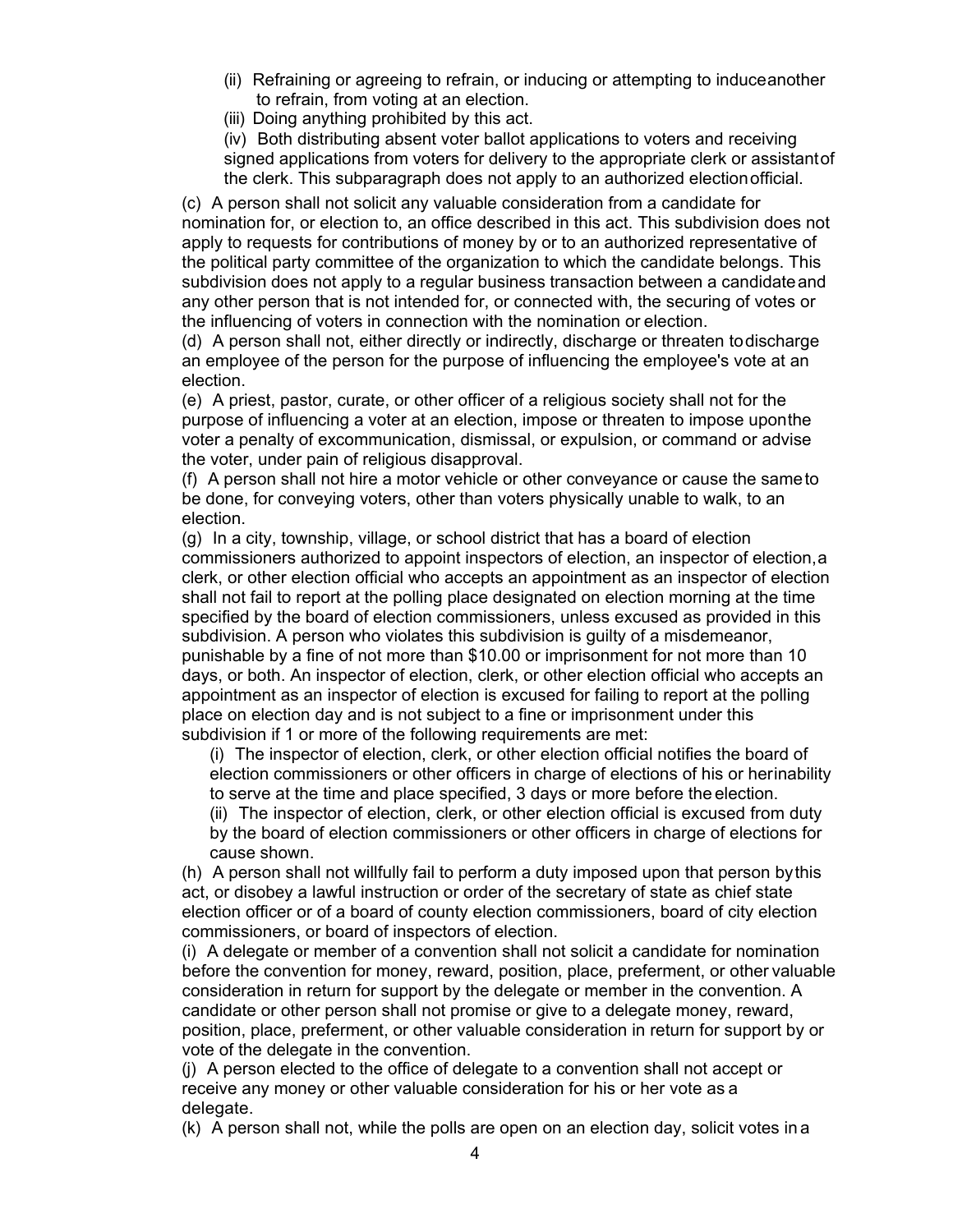polling place or within 100 feet from an entrance to the building in which a polling place is located.

(l) A person shall not keep a room or building for the purpose, in whole or in part, of recording or registering bets or wagers, or of selling pools upon the result of apolitical nomination, appointment, or election. A person shall not wager property, money, or thing of value, or be the custodian of money, property, or thing of value, staked, wagered, or pledged upon the result of a political nomination, appointment, or election. A person shall not participate in a meeting or a portion of a meeting of more than 2 persons, other than the person's immediate family, at which an absent voter ballot is voted.

(m) A person, other than an authorized election official, shall not, either directly or indirectly, give, lend, or promise any valuable consideration to or for a person toinduce that person to both distribute absent voter ballot applications to voters and receive signed absent voter ballot applications from voters for delivery to the appropriate clerk.

(2) A person who violates a provision of this act for which a penalty is nototherwise specifically provided in this act, is guilty of a misdemeanor.

(3) A person or a person's agent who knowingly makes, publishes, disseminates, circulates, or places before the public, or knowingly causes directly or indirectly to be made, published, disseminated, circulated, or placed before the public, in this state, either orally or in writing, an assertion, representation, or statement of fact concerning a candidate for public office at an election in this state, that is false, deceptive, scurrilous, or malicious, without the true name of the author being subscribed to the assertion, representation, or statement if written, or announced if unwritten, is guilty of a misdemeanor.

(4) As used in this section, "valuable consideration" includes, but is not limited to, money, property, a gift, a prize or chance for a prize, a fee, a loan, an office, a position, an appointment, or employment.

#### **168.931a Appearance of name of elected or appointed official on ballot-related material; prohibition; violation as misdemeanor; penalty.** [\(http://legislature.mi.gov/doc.aspx?mcl-168-931a\)](http://legislature.mi.gov/doc.aspx?mcl-168-931a))

(1) Notwithstanding any provision of law to the contrary, and except as otherwise provided

in subsection (2), the name of an elected or appointed official of this state or a political subdivision of this state shall not appear on any ballot-related material that is provided to an elector. As used in this section, "ballot-related material" includes any of the following:

(a) Any material provided to an elector with an absent voter ballot.

(b) Absent voter ballot instructions.

(c) An envelope used to mail to an elector an absent voter ballot or any otherballot material.

(d) An absent voter ballot return envelope.

(2) Any ballot-related material printed or prepared before the effective date of the amendatory act that added this section that contains the name of an elected or appointed official of this state or a political subdivision of this state may be used if the elected or appointed official whose name appears on the ballot-related materials is not a candidate at the election in which those ballot-related materials are being used.

(3) A person who violates this section is guilty of a misdemeanor punishable by a fine of not more than \$100.00 for a first offense and is guilty of a misdemeanor punishable by a fine of not more than \$250.00 for a second or subsequent offense.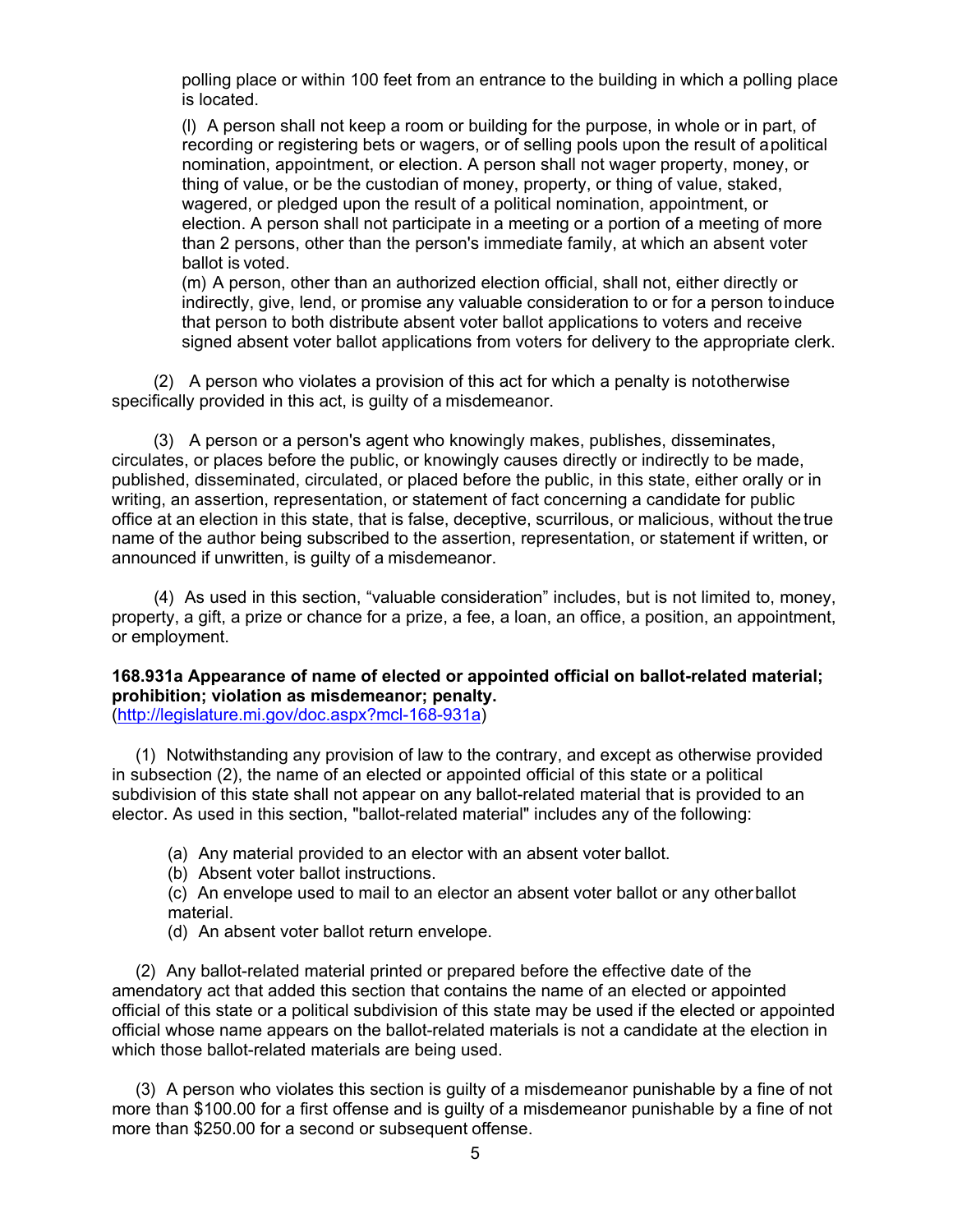# **168.932 Prohibited conduct; violation as felony.**

[\(http://legislature.mi.gov/doc.aspx?mcl-168-932\)](http://legislature.mi.gov/doc.aspx?mcl-168-932))

A person who violates 1 or more of the following subdivisions is guilty of a felony:

(a) A person shall not attempt, by means of bribery, menace, or other corrupt means or device, either directly or indirectly, to influence an elector in giving his or her vote, or to deter the elector from, or interrupt the elector in giving his or her vote at any election held in thisstate.

(b) A person not duly authorized by law shall not, during the progress of any election or after the closing of the polls and before the final results of the election have been ascertained, break open or violate the seals or locks of any ballot box or voting machine used or in use at that election. A person shall not willfully damage or destroy any ballot box or voting machine. A person shall not obtain undue possession of that ballot box or voting machine. A person shall not conceal, withhold, or destroy a ballot box or voting machine, or fraudulently or forcibly addto or diminish the number of ballots legally deposited in the box or the totals on the voting machine. A person shall not aid or abet in any act prohibited by this subdivision.

(c) An inspector of election, clerk, or other officer or person having custody of any record, election list of voters, affidavit, return, statement of votes, certificates, poll book, or of anypaper, document, or vote of any description, which pursuant to this act is directed to be made, filed, or preserved, shall not willfully destroy, mutilate, deface, falsify, or fraudulently remove or secrete any or all of those items, in whole or in part, or fraudulently make any entry, erasure, or alteration on any or all of those items, or permit any other person to do so.

(d) A person shall neither disclose to any other person the name of any candidate voted for by any elector, the contents of whose ballots were seen by the person, nor in any manner obstruct or attempt to obstruct any elector in the exercise of his or her duties as an elector under this act.

(e) A person who is not involved in the counting of ballots as provided by law and who has possession of an absent voter ballot mailed or delivered to another person shall not do any of the following:

- *(i)* Open the envelope containing the ballot.
- *(ii)* Make any marking on the ballot.
- *(iii)* Alter the ballot in any way.
- *(iv)* Substitute another ballot for the absent voter ballot that the personpossesses.

(f) A person other than an absent voter; a person whose job it is to handle mail before, during, or after being transported by a public postal service, express mail service, parcel post service, or common carrier, but only during the normal course of his or her employment; a clerk or assistant of the clerk; a member of the immediate family of the absent voter including fatherin-law, mother-in-law, brother-in-law, sister-in-law, son-in-law, daughter-in-law, grandparent, or grandchild; or a person residing in the absent voter's household shall not do any of the following:

- *(i)* Possess an absent voter ballot mailed or delivered to another person, regardlessof whether the ballot has been voted.
- *(ii)* Return, solicit to return, or agree to return an absent voter ballot to the clerk of a city, township, village, or school district.

(g) A person who assists an absent voter who is disabled or otherwise unable to markthe ballot shall only render his or her assistance by showing the absent voter how to vote the ballot as the absent voter desires or by marking the ballot as directed by the absent voter. A person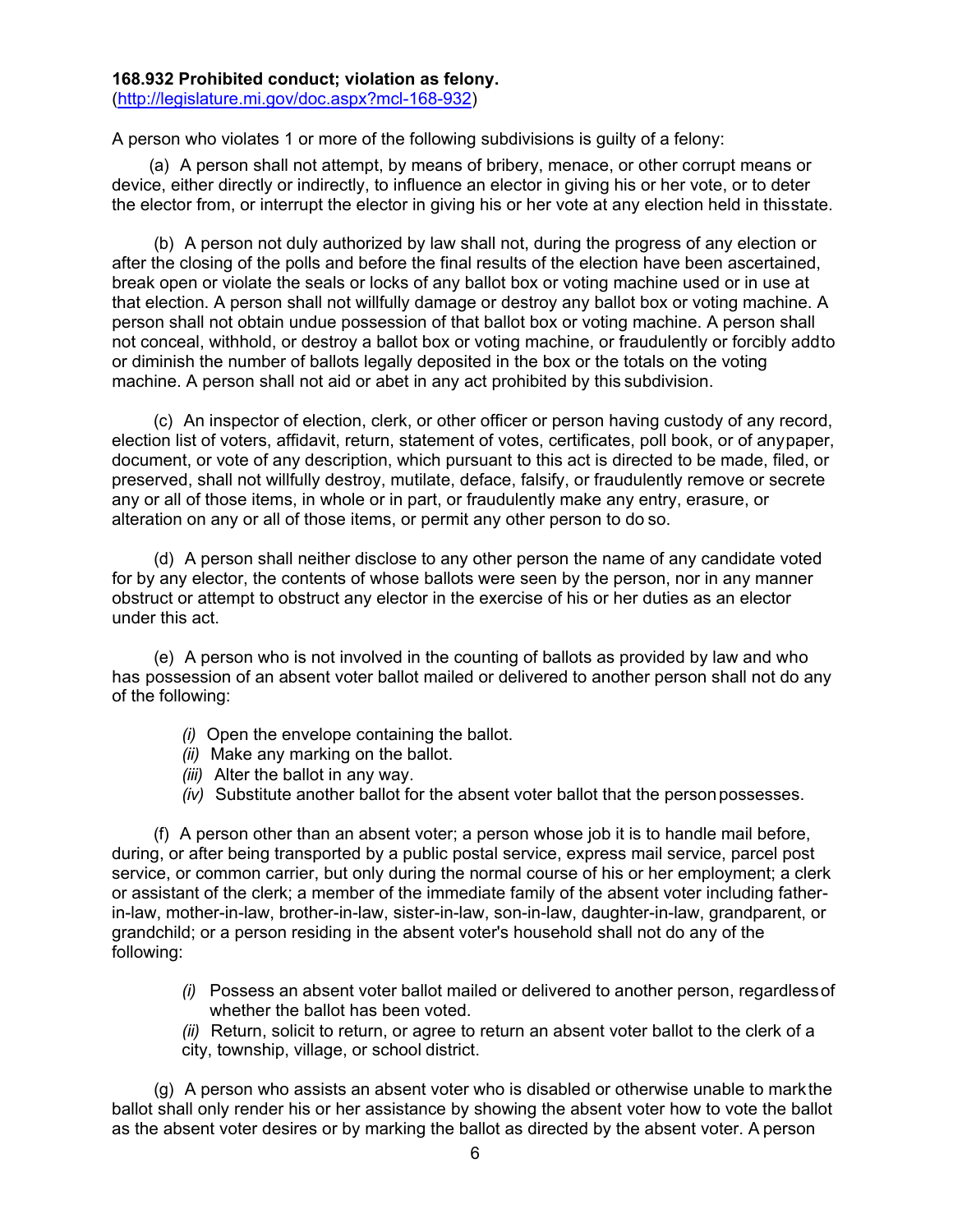who assists an absent voter who is disabled or otherwise unable to mark the ballot shall not suggest or in any manner attempt to influence the absent voter on how he or she should vote or allow any other person to do so.

(h) A person present while an absent voter is voting an absent voter ballot shall not suggest or in any manner attempt to influence the absent voter on how he or she shouldvote.

(i) A person shall not plan or organize a meeting at which absent voter ballots are tobe voted.

### **168.932a Violations as felony; penalty.**

[\(http://legislature.mi.gov/doc.aspx?mcl-168-932a\)](http://legislature.mi.gov/doc.aspx?mcl-168-932a))

A person who does any of the following is guilty of a felony punishable by imprisonment for not more than 4 years or a fine of not more than \$2,000.00, or both:

(a) A person shall not, at an election, falsely impersonate another person, or vote or attempt to vote under the name of another person, or induce or attempt to induce a personto impersonate another person or to vote or attempt to vote under the name of anotherperson.

(b) A person shall not assume a false or fictitious name to vote or to offer to vote by that name, enter or cause to be entered upon the registration book in a voting precinct a false or fictitious name, or induce or attempt to induce another person to assume a false or fictitious name in order to vote, by that name, vote, or offer to or enter or cause to be entered upon the registration book of a voting precinct, a false or fictitious name.

(c) A person who is not a qualified and registered elector shall not willfully offer to vote or attempt to vote at an election held in this state. A person shall not aid or counsel a person who is not a qualified and registered elector to vote or offer to vote at the place where the vote is given during an election.

(d) A qualified and registered elector shall not offer to vote or attempt to vote in a voting precinct in which the elector does not reside, except as otherwise provided in this act. Aperson shall not procure, aid, or counsel another person to go or come into a township, ward, or voting precinct for the purpose of voting at an election, knowing that the person is not qualified or registered to vote in that township, ward, or voting precinct.

(e) A person shall not offer to vote or attempt to vote more than once at the sameelection either in the same or in another voting precinct. A person shall not give 2 or more votes folded together.

**168.932c Registering individuals; compensation prohibited; violation as felony; penalty.** [\(http://legislature.mi.gov/doc.aspx?mcl-168-932c\)](http://legislature.mi.gov/doc.aspx?mcl-168-932c))

(1) A person shall not provide compensation to another person for registering individualsto vote that is based upon any of the following:

- (a) The total number of individuals a person registers to vote.
- (b) The total number of individuals a person registers to vote in a particular politicalparty.